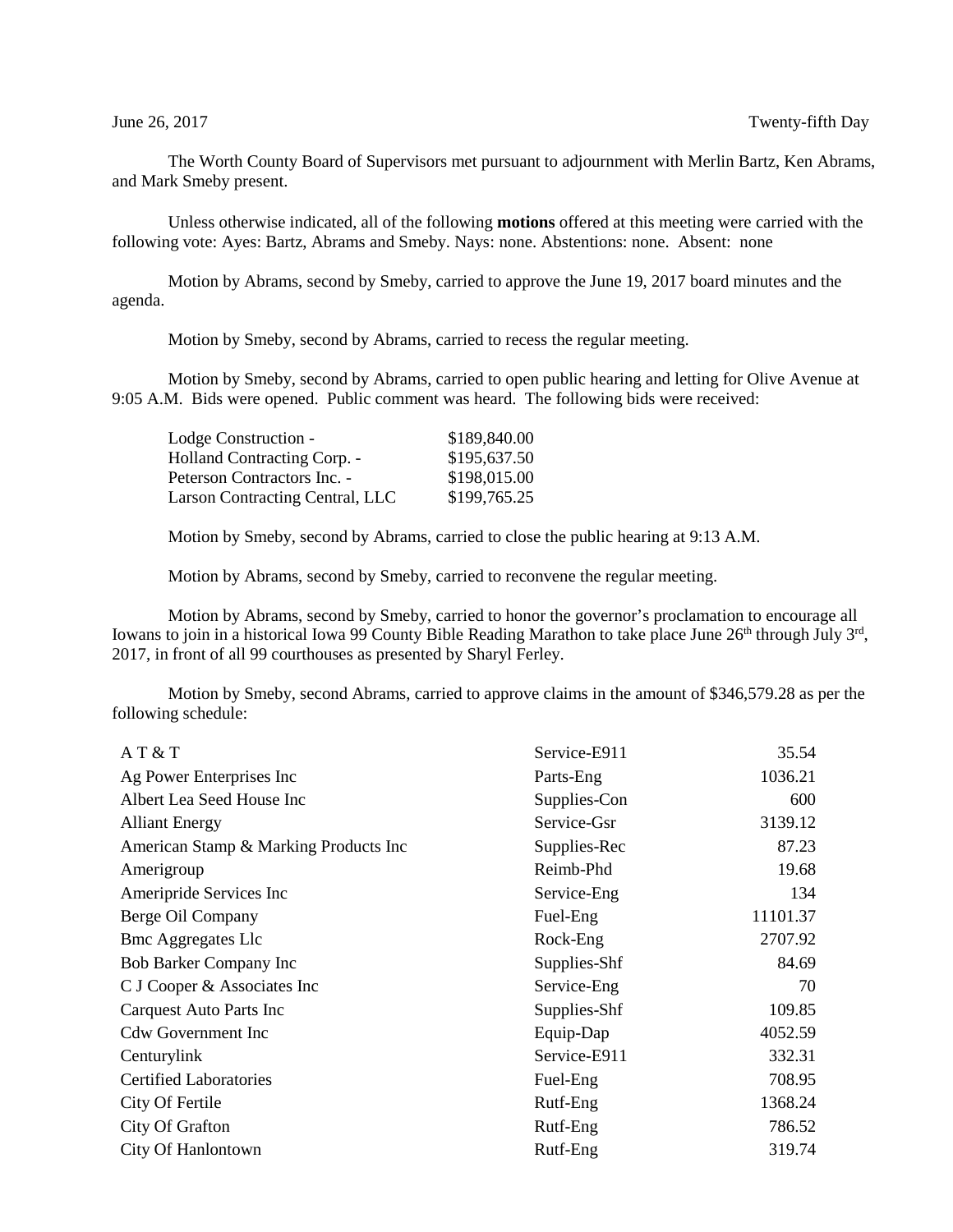| City Of Joice                         | Rutf-Eng               | 772.96   |
|---------------------------------------|------------------------|----------|
| City Of Kensett                       | Rutf-Eng               | 376.41   |
| D & L Equipment                       | Parts-Eng              | 681.7    |
| Dan Kingston                          | Well Rehab-San         | 1000     |
| David Peterson                        | Well Plug-San          | 500      |
| Diamond Mowers Inc                    | Parts-Eng              | 63.96    |
| Dick's Place Body & Tow               | Service-Shf            | 1816.98  |
| Dylan J. Thomas                       | Service-Chm            | 90       |
| <b>Electronic Engineering</b>         | Equip-Shf              | 432.95   |
| Elk Creek Lutheran Cemetery           | Appro-Vaf              | 134      |
| Farmchem Corp                         | Supplies-Con           | 323.74   |
| <b>Fastenal Company</b>               | Parts-Eng              | 4104.92  |
| Fertile Fire Dept                     | Reimb-E911             | 2000     |
| Forest City Auto Center               | Service-Shf            | 793.83   |
| Franks Repair & Towing Inc            | Service-Shf            | 260      |
| Galls, Llc                            | Supplies-Shf           | 1072.18  |
| Gary Hanson                           | Reimb-Eng              | 220      |
| Glaxosmithkline                       | Supplies-Phd           | 347.7    |
| Govconnection Inc                     | Equip-Dap              | 912.07   |
| <b>Heartland Power Coop</b>           | Service-Wwt            | 2536.37  |
| Hovey's Lawn & Garden                 | Service-Con            | 800      |
| Ia Division Of Labor                  | Service-Gsr            | 175      |
| Ia Law Enforcement Academy            | Edu-Shf                | 340      |
| Ia Prison Industries                  | Supplies-Shf           | 319.55   |
| Ia Secretary Of State                 | Notary-Aud             | 90       |
| <b>Inspiron Logistics</b>             | Service-Dap            | 5190     |
| <b>Isac</b>                           | Edu-Con                | 620      |
| Isac Group Health                     | <b>Health Ins Prem</b> | 65711    |
| Isaca                                 | Dues-Aud               | 150      |
| J & J Machining Welding & Fabricating | Supplies-Eng           | 143.08   |
| Jeff Greve                            | Edu-Aty                | 1349.49  |
| <b>Johnson Sanitary Products</b>      | Supplies-Gsr           | 144.67   |
| Joice Fire Dept                       | Reimb-E911             | 1400     |
| Jrm Investment, Llc                   | Rent-Soc               | 175      |
| Kevin Springer Construction           | Service-Con            | 16517.75 |
| <b>Knudtson Automotive Service</b>    | Service-Shf            | 1157.21  |
| Laser Technology Inc                  | Service-Shf            | 373      |
| Lawn's Plus                           | Service-Con            | 180      |
| Lovewell Fencing Inc                  | Service-Eng            | 3880     |
| <b>Madsen Construction</b>            | Service-Con            | 25500    |
| Marco Technologies Llc                | Service-Shf            | 67.9     |
| Margie Butler                         | Reimb Supplies-Shf     | 14.95    |
| Mike's Old Barn Guns                  | Equip-Shf              | 1015.92  |
| Motorola Solutions Inc                | Equip-Shf              | 66103.1  |
| Niacog                                | Servict-Tra            | 599.53   |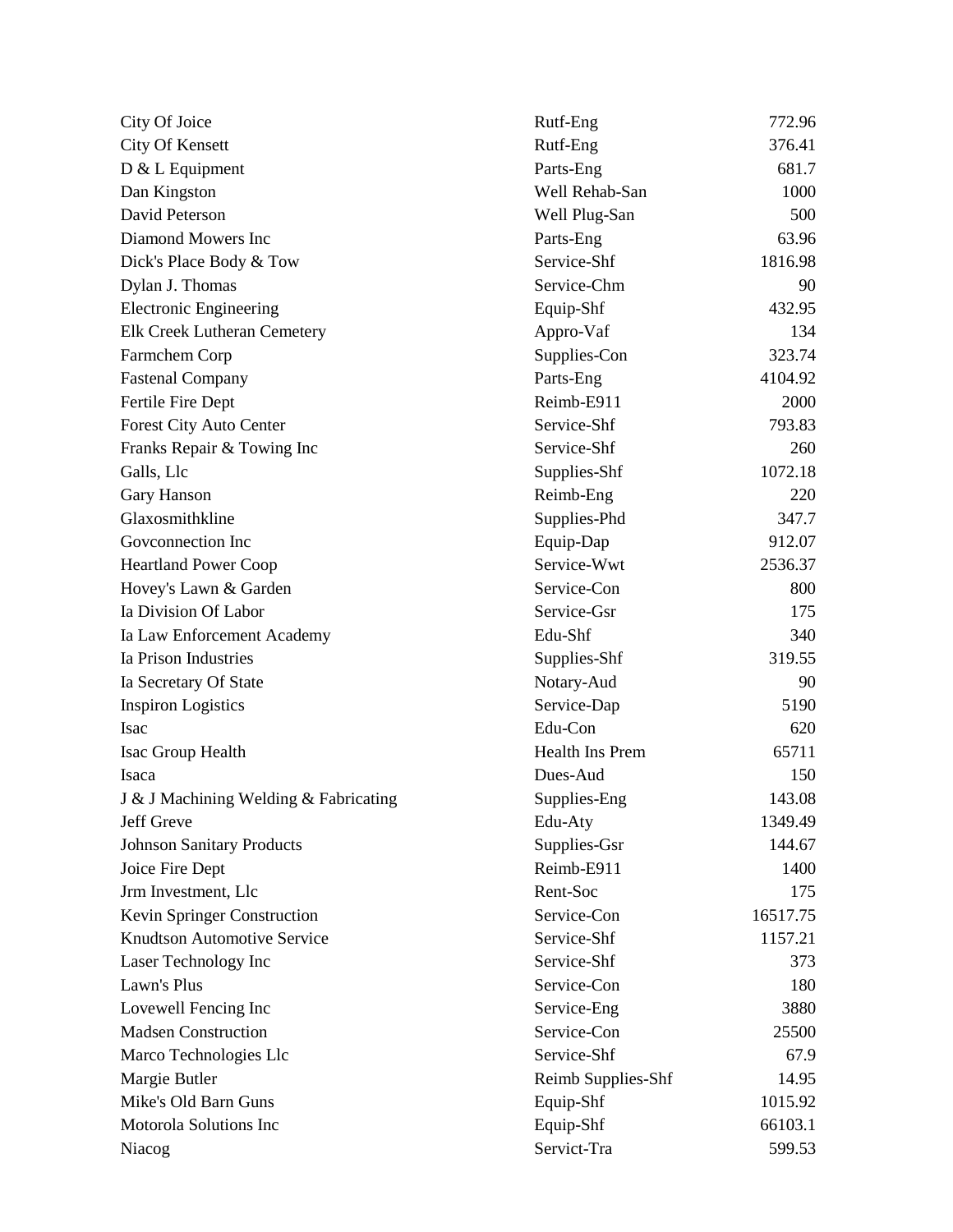| Northern Ia Constr Products         | Supplies-Eng           | 4814         |
|-------------------------------------|------------------------|--------------|
| Northwood Anchor Inc                | Service-Asr            | 38           |
| Northwood True Value                | Supplies-Gsr           | 871.46       |
| Nsb Bank                            | Supplies-Shf           | 156.81       |
| Paul Moretz                         | Well Rehab-San         | 1000         |
| Peopleservice Inc                   | Service-Wat-Wwt        | 14667.15     |
| Pictometry International Corp       | Service-Dap            | 23654.66     |
| <b>Pitney Bowes Global</b>          | Service-Dap            | 352.68       |
| Plunkett's Pest Control Inc         | Service-Gsr            | 50           |
| Printing Services Inc               | Supplies-Eng           | 300.88       |
| Pritchard Auto Co                   | Vehicle-Shf            | 19824        |
| Pronto Market Of Manly              | Supplies-Eng           | 13.17        |
| Reinhart Food Service Llc           | Supplies-Shf           | 384.29       |
| <b>Richard Brumm</b>                | Supplies-Eng           | 85.59        |
| Rts                                 | Service-Eng            | 14025        |
| <b>Schrader's Law Enforcement</b>   | Supplies-Shf           | 495          |
| <b>Staples Credit Plan</b>          | Supplies-Ema           | 94.14        |
| <b>Staples Credit Plan</b>          | Supplies               | 270.94       |
| <b>Staples Credit Plan</b>          | Supplies-Phd           | 196.68       |
| <b>State Hygienic Laboratory</b>    | Service-Con            | 19.5         |
| Steve O'neil                        | Supplies-Ema           | 226.82       |
| Swartzrock Implement Co, Inc        | Parts-Eng              | 218.59       |
| Teresa Olson                        | Edu-Rec                | 400.61       |
| The Schneider Corporation           | Service-Dap            | 12060        |
| <b>Thomas Reid</b>                  | Supplies-Vaf           | 718.93       |
| <b>Treat America Food Services</b>  | Edu-Shf                | 8.18         |
| <b>U S Postal Service</b>           | Postage-Rec            | 481          |
| Universal Contractors Inc           | Service-Con            | 500          |
| Us Cellular                         | Service-Eng            | 26.27        |
| Ver Helst Snyder Drug               | Supplies-Shf           | 319.69       |
| <b>Verizon Wireless</b>             | Service-Mha            | 612.02       |
| Viafield                            | Supplies-Con           | 36.48        |
| Viking Welding                      | Service-Shf            | 678.04       |
| Visa                                | Edu & Supplies-Shf     | 2580.31      |
| <b>Waste Management</b>             | Service-Sdp            | 3002.98      |
| <b>Western Petroleum Company</b>    | Supplies-Eng           | 2246.45      |
| Worth Co Izaak Walton League        | Supplies-Con           | 50.5         |
| <b>Worth County</b>                 | <b>Health Ins Prem</b> | 762          |
| Worth County Auditor                | Reimbursement-Twp      | 500          |
| Worth County Engineer               | Fuel-Con               | 820.62       |
| Worth County P H Petty Cash         | Reimb-Phd              | 198          |
| Worth County Sheriff's Reserve Unit | Service-Shf            | 1360         |
| Ziegler Inc                         | Parts-Eng              | 306.96       |
|                                     | <b>Grand Total</b>     | \$346,579.30 |
|                                     |                        |              |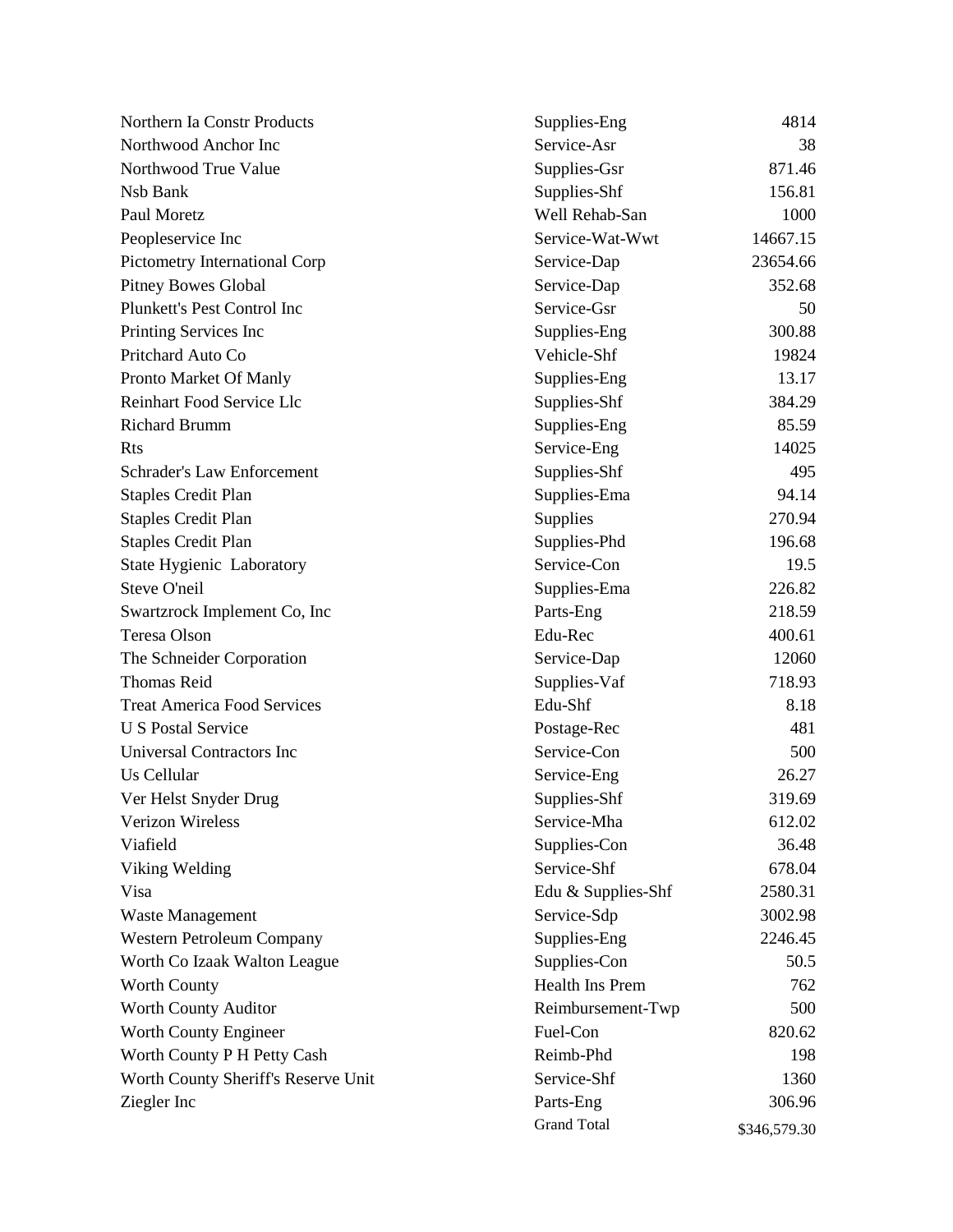Motion by Abrams, second Smeby, carried to approve drainage claims in the amount of \$31,627.74 as per the following schedule:

| <b>DD8 ROW Payment</b><br>\$1,332.00<br>Eric Evans<br><b>DD8 ROW Payment</b><br>\$1,584.00<br><b>Arthur Farm LLC</b><br><b>DD8 ROW Payment</b><br>\$1,296.00<br>Paul Tenold |             |
|-----------------------------------------------------------------------------------------------------------------------------------------------------------------------------|-------------|
|                                                                                                                                                                             |             |
|                                                                                                                                                                             |             |
|                                                                                                                                                                             |             |
| DD23 ROW Payment<br>IA Dept of Natural Resources                                                                                                                            | \$6,570.00  |
| DD23 ROW Payment<br>Keith Twito<br>\$37.74                                                                                                                                  |             |
| DD23 ROW Payment<br>\$1,170.00<br><b>Ramsey Farms LLC</b>                                                                                                                   |             |
| DD23 ROW Payment<br>Doug Petersburg<br>\$3,744.00                                                                                                                           |             |
| Cynthia Castelletti<br><b>DD23 ROW Payment</b><br>\$4,392.00                                                                                                                |             |
| <b>DD23 ROW Payment</b><br><b>Bradley Petersburg</b><br>\$36.00                                                                                                             |             |
| <b>Suzanne Evans</b><br><b>DD23 ROW Payment</b><br>\$3,060.00                                                                                                               |             |
| DD23 ROW Payment<br>\$774.00<br>Iowa Ethanol, LLC                                                                                                                           |             |
| DD23 ROW Payment<br>\$1,044.00<br>Kingland Family Farms, LLC                                                                                                                |             |
| DD23 ROW Payment<br>\$522.00<br>Ronald Kuhlemeier                                                                                                                           |             |
| <b>Grand Total</b>                                                                                                                                                          | \$31,627.74 |

Motion by Smeby, second by Abrams, carried to recess the regular meeting.

Motion by Abrams, second by Smeby, carried to open the public DD #63 reclassification hearing.

Motion by Smeby, second by Bartz, carried to adopt the reclassification schedule for DD #63. Abstentions: Abrams.

Motion by Smeby, second by Abrams, carried to close the public hearing.

Motion by Smeby, second by Abrams, carried to reconvene the regular meeting at 10:20 A.M.

Motion by Smeby, second by Abrams, carried to approve the purchase of a new mower & tractor by secondary roads.

Motion by Abrams, second by Smeby, carried to approve a Resolution for an Award of Bid for Project: L-C0098(355610)—73-98; Olive Ave:, BE IT RESOLVED, by the Worth County Board of Supervisors, as follows: Section 1: That the bid for L-C0098(355610)—73-98 be awarded to the low bidder, LODGE CONTRUCTION INC., CLARKSVILLE, IA for a total cost of \$189,840.00 Section 2: That the chair be authorized to sign the contract documents on behalf of the Board and Section 3: That this resolution shall take effect immediately.

Motion by Abrams, second by Smeby, carried to appoint Myron Lupkes to the county eminent domain compensation commission.

Motion by Smeby, second by Abrams, carried to acknowledge county receipt of manure management plan annual update from Craig Benjegerdes for facility #60189 located in Section 25 of Danville Township, Worth County.

Motion by Smeby, second by Abrams, carried to approve a fireworks permit for Arneson Farms located at 445 410<sup>th</sup> ST, Joice on July 2, 2017 and Happy Time Resort located at 526  $470<sup>th</sup>$  ST, Lake Mills on July 3, 2017.